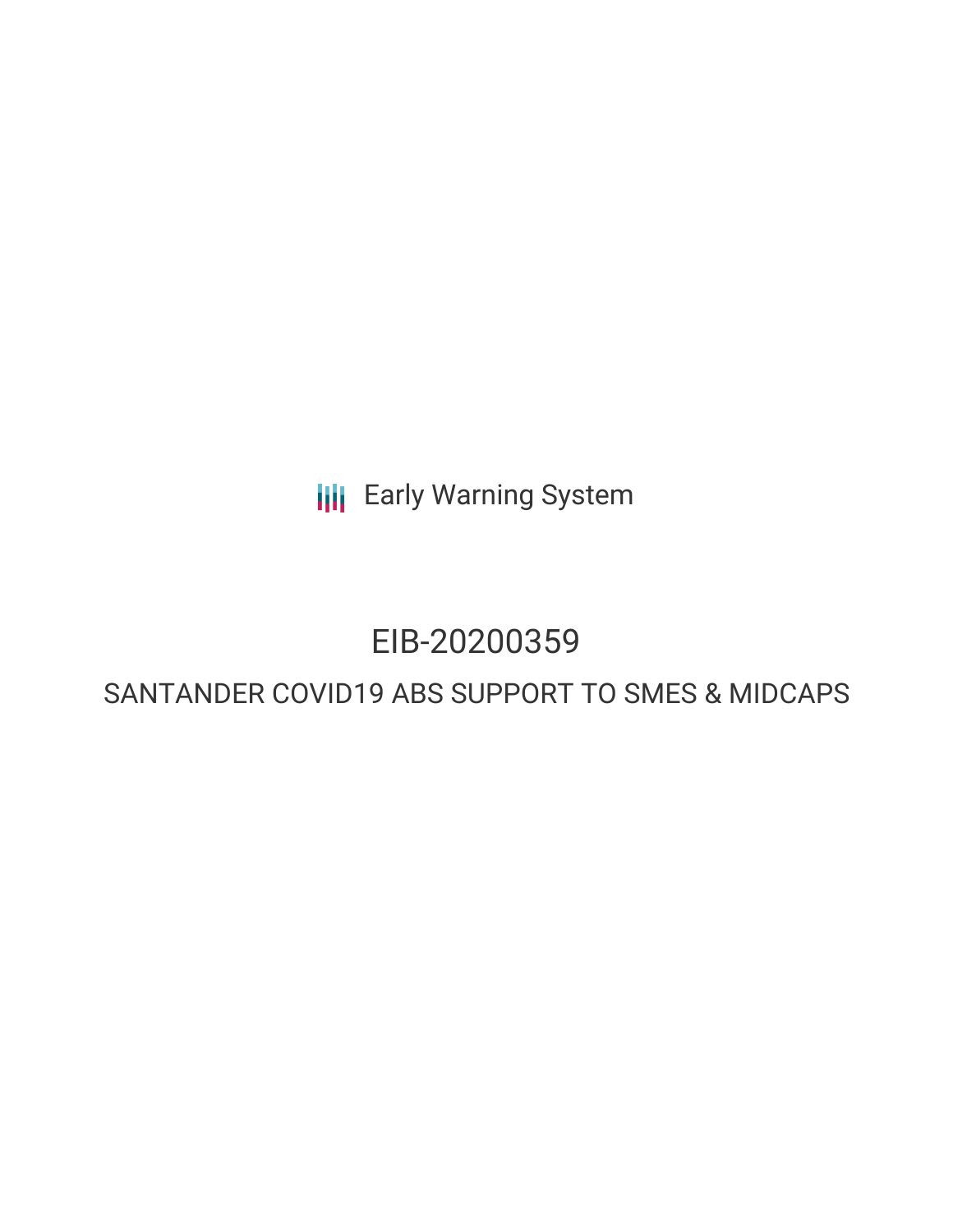

#### **Quick Facts**

| <b>Countries</b>               | Spain                          |
|--------------------------------|--------------------------------|
| <b>Financial Institutions</b>  | European Investment Bank (EIB) |
| <b>Status</b>                  | Approved                       |
| <b>Bank Risk Rating</b>        | U                              |
| <b>Voting Date</b>             | 2020-09-24                     |
| <b>Borrower</b>                | <b>BANCO SANTANDER SA</b>      |
| <b>Sectors</b>                 | Education and Health, Finance  |
| <b>Investment Type(s)</b>      | Loan                           |
| <b>Investment Amount (USD)</b> | \$175.13 million               |
| <b>Loan Amount (USD)</b>       | \$175.13 million               |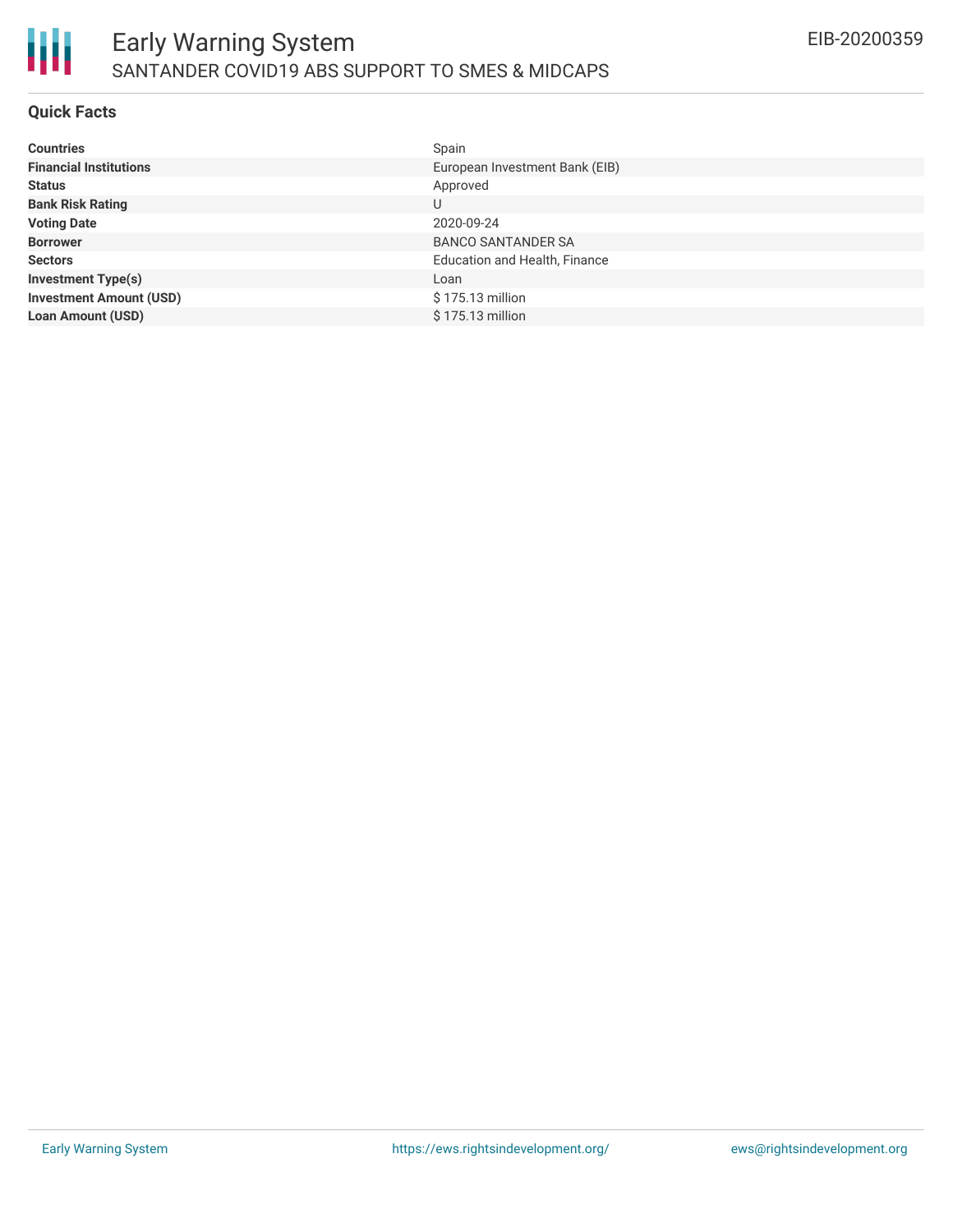

#### **Project Description**

According to EIB website, the project aims is to facilitate the access to finance of SMEs and midcaps and mitigate the negative economic effects of the Covid-19. It will support SMEs and midcaps affected by the pandemic. In detail, the EIB will purchase the mezzanine tranche of a synthetic securitisation of a portfolio of SME loans originated by Santander Bank.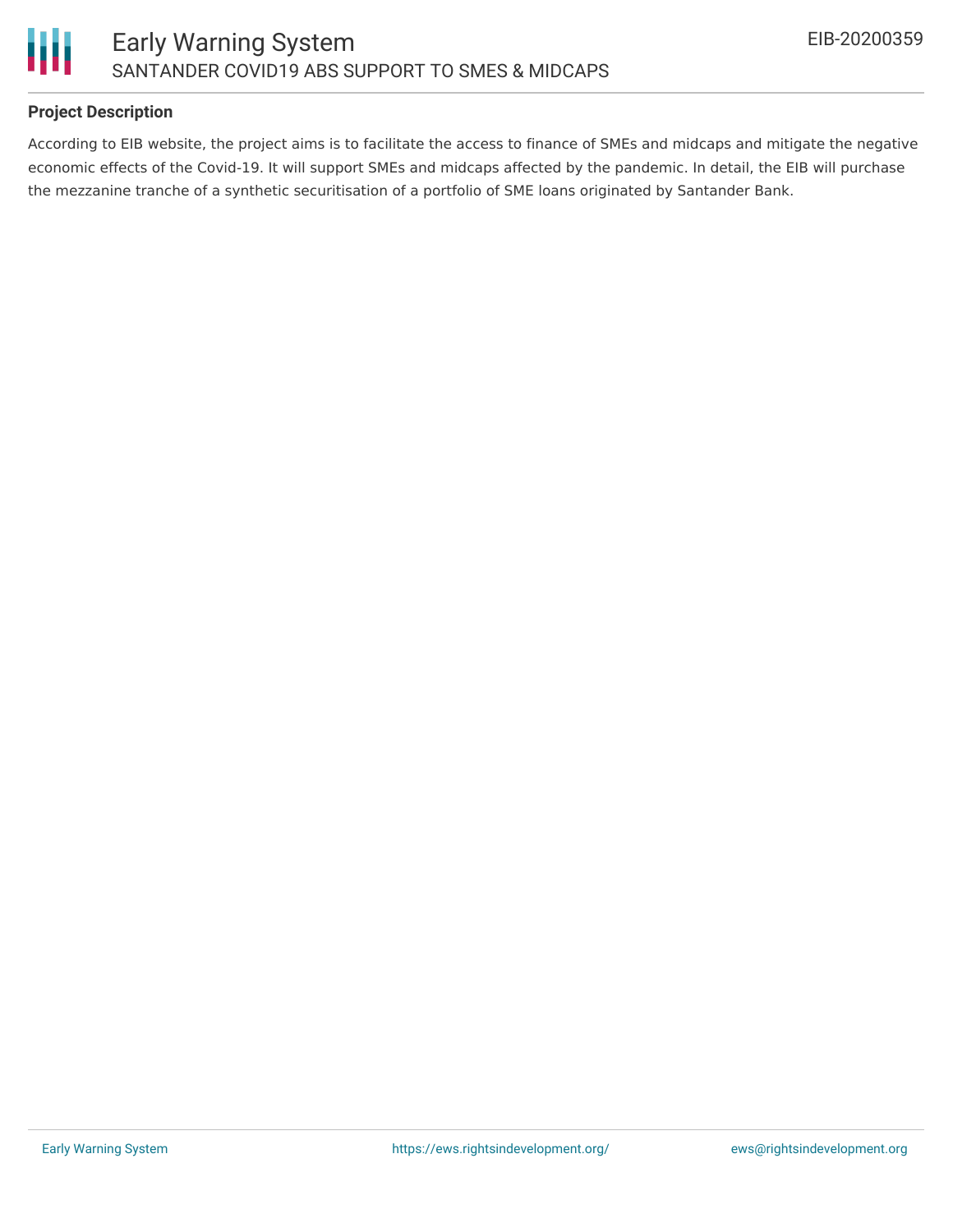#### **Investment Description**

European Investment Bank (EIB)

#### **Financial Intermediary**

Financial Intermediary: A commercial bank or financial institution that receives funds from a development bank. A financial intermediary then lends these funds to their clients (private actors) in the form of loans, bonds, guarantees and equity shares. Financial intermediaries include insurance, pension and equity funds. The direct financial relationship is between the development bank and the financial intermediary.

Banco [Santander,](file:///actor/1281/) S.A. (Financial Intermediary)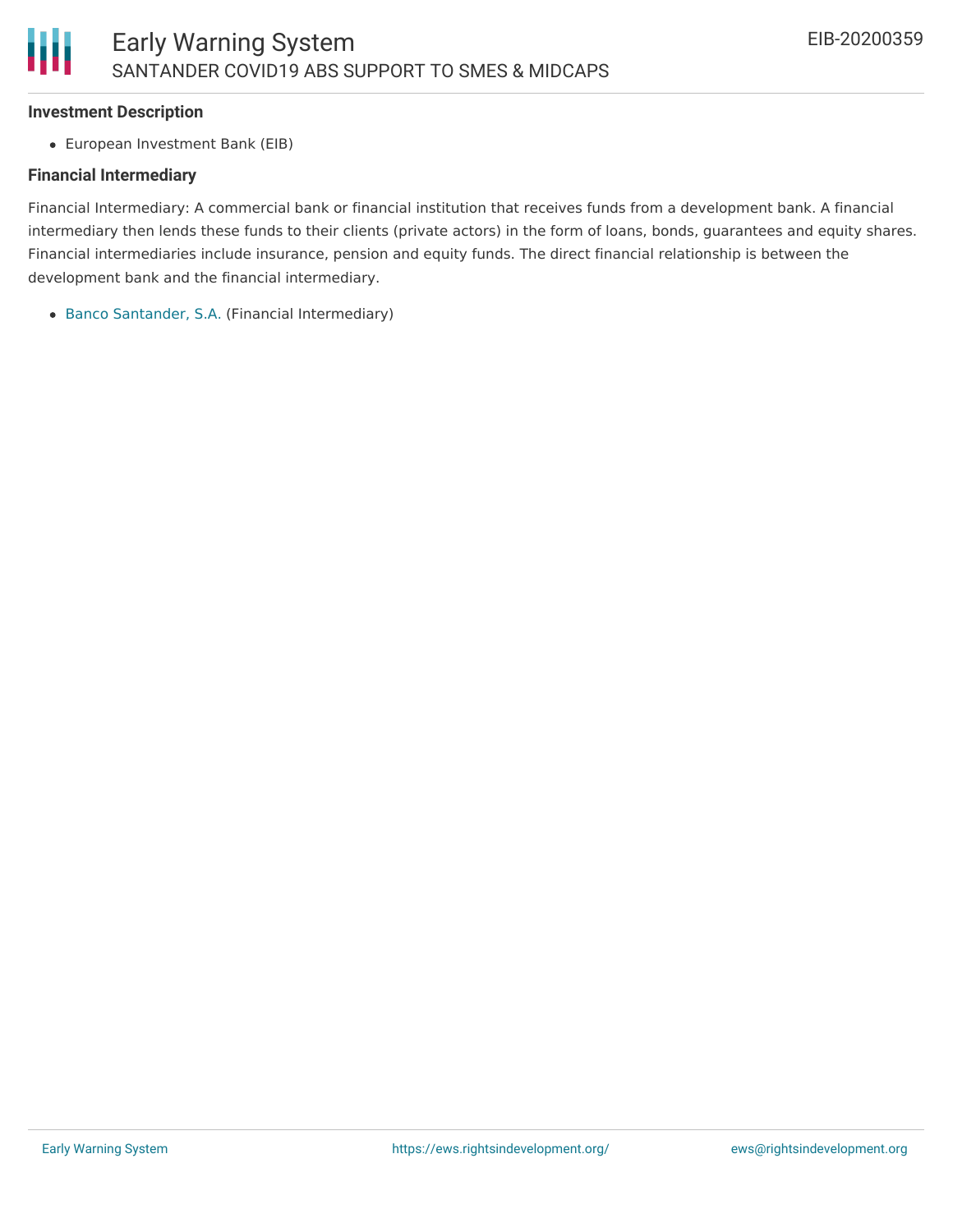#### **Contact Information**

No contact information provided at the time of disclosure.

#### **ACCOUNTABILITY MECHANISM OF EIB**

The EIB Complaints Mechanism is designed to facilitate and handle complaints against the EIB by individuals, organizations or corporations affected by EIB activities. When exercising the right to lodge a complaint against the EIB, any member of the public has access to a two-tier procedure, one internal - the Complaints Mechanism Office - and one external - the European Ombudsman. A complaint can be lodged via a written communication addressed to the Secretary General of the EIB, via email to the dedicated email address complaints@eib.org, by completing the online complaint form available at the following address: http://www.eib.org/complaints/form, via fax or delivered directly to the EIB Complaints Mechanism Division, any EIB local representation office or any EIB staff. For further details, check:

http://www.eib.org/attachments/strategies/complaints\_mechanism\_policy\_en.pdf

When dissatisfied with a complaint to the EIB Complaints Mechanism, citizens can then turn towards the European Ombudsman. A memorandum of Understanding has been signed between the EIB and the European Ombudsman establishes that citizens (even outside of the EU if the Ombudsman finds their complaint justified) can turn towards the Ombudsman on issues related to 'maladministration' by the EIB. Note that before going to the Ombudsman, an attempt must be made to resolve the case by contacting the EIB. In addition, the complaint must be made within two years of the date when the facts on which your complaint is based became known to you. You can write to the Ombudsman in any of the languages of the European Union. Additional details, including filing requirements and complaint forms, are available at: http://www.ombudsman.europa.eu/atyourservice/interactiveguide.faces